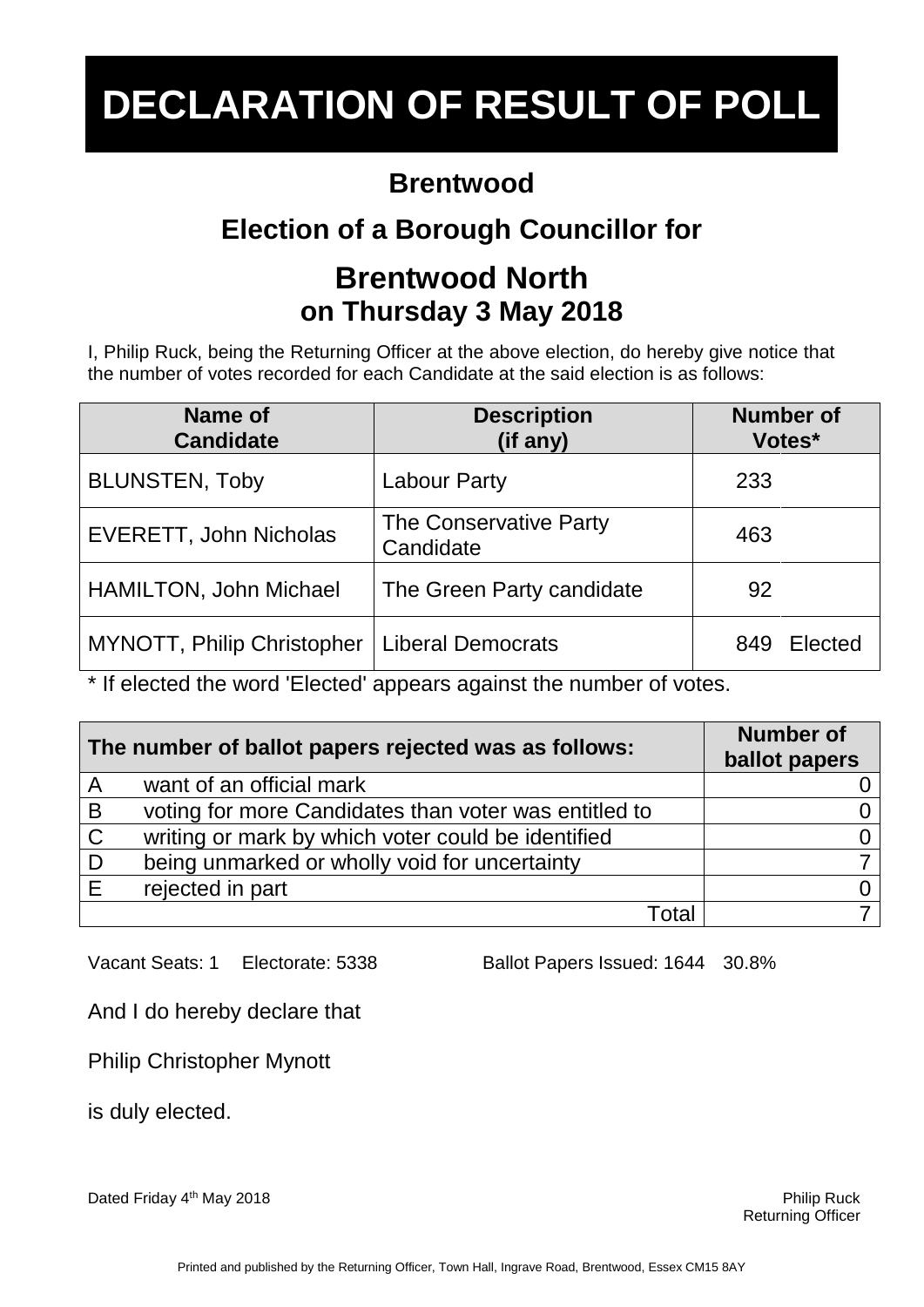#### **Brentwood**

## **Election of a Borough Councillor for**

### **Brentwood South on Thursday 3 May 2018**

I, Philip Ruck, being the Returning Officer at the above election, do hereby give notice that the number of votes recorded for each Candidate at the said election is as follows:

| Name of<br><b>Candidate</b>  | <b>Description</b><br>(if any)      | <b>Number of</b><br>Votes* |
|------------------------------|-------------------------------------|----------------------------|
| <b>BARRETT, Gareth Paul</b>  | <b>Labour Party</b>                 | Elected<br>624             |
| MUNDEN, Brenner Jack         | <b>Liberal Democrats</b>            | 254                        |
| <b>WHITE, Garry Laurence</b> | The Conservative Party<br>Candidate | 600                        |

\* If elected the word 'Elected' appears against the number of votes.

| The number of ballot papers rejected was as follows: |                                                       | <b>Number of</b><br>ballot papers |
|------------------------------------------------------|-------------------------------------------------------|-----------------------------------|
| $\overline{A}$                                       | want of an official mark                              |                                   |
| B                                                    | voting for more Candidates than voter was entitled to |                                   |
| $\mathsf{C}$                                         | writing or mark by which voter could be identified    |                                   |
| D                                                    | being unmarked or wholly void for uncertainty         | ર                                 |
| E                                                    | rejected in part                                      |                                   |
|                                                      | ั∩ta                                                  |                                   |

Vacant Seats: 1 Electorate: 4551 Ballot Papers Issued: 1483 Turnout: 32.6%

And I do hereby declare that

Gareth Paul Barrett

is duly elected.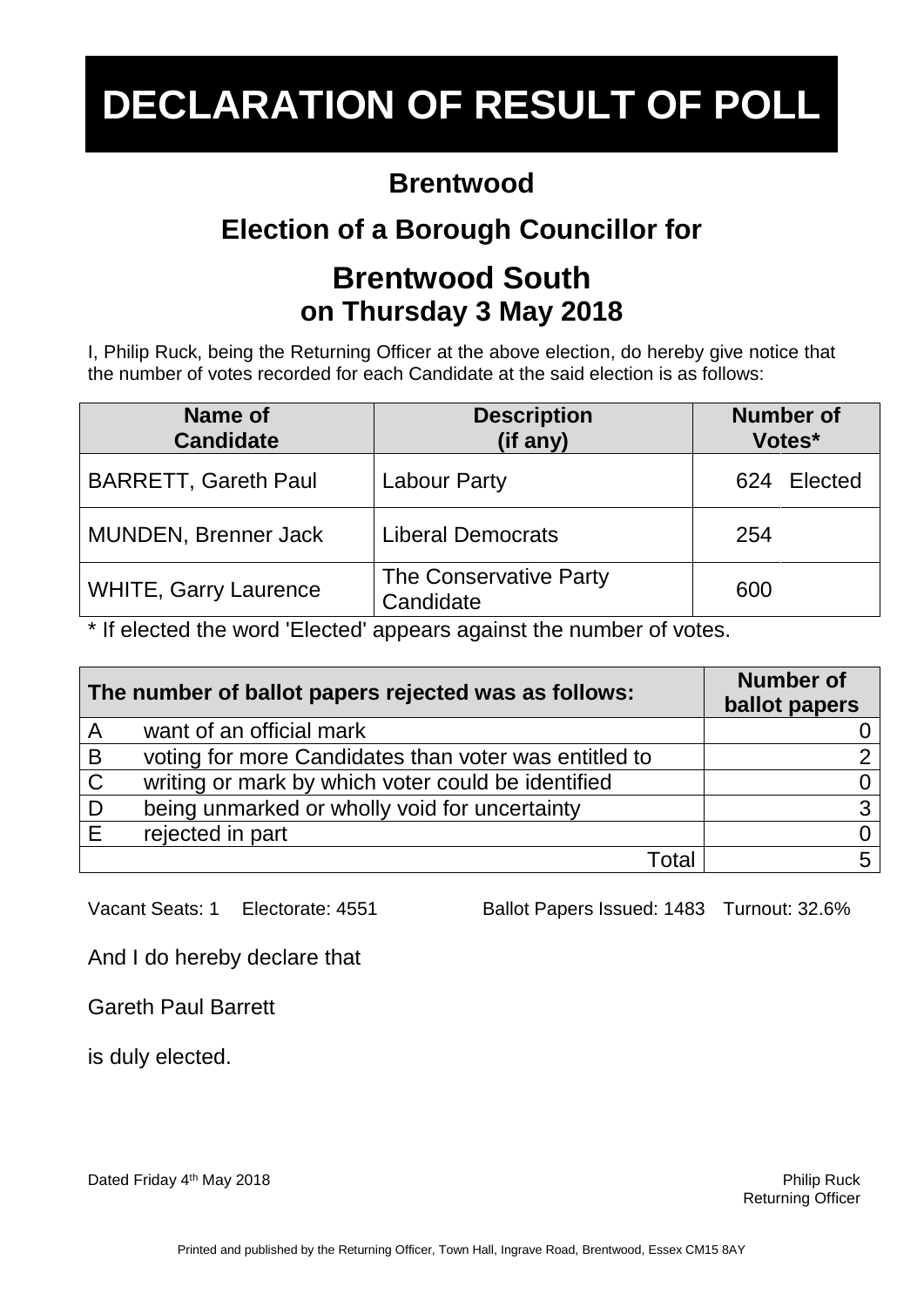#### **Brentwood**

## **Election of a Borough Councillor for**

#### **Brentwood West on Thursday 3 May 2018**

I, Philip Ruck, being the Returning Officer at the above election, do hereby give notice that the number of votes recorded for each Candidate at the said election is as follows:

| Name of<br><b>Candidate</b>     | <b>Description</b><br>(if any)      | <b>Number of</b><br>Votes* |
|---------------------------------|-------------------------------------|----------------------------|
| FOSTER, Deborah Lynn            | <b>Labour Party</b>                 | 244                        |
| NAYLOR, Dominic Phillip         | <b>Liberal Democrats</b>            | Elected<br>863             |
| <b>TANNER, Alexander Murray</b> | The Conservative Party<br>Candidate | 570                        |

\* If elected the word 'Elected' appears against the number of votes.

| The number of ballot papers rejected was as follows: |                                                       | <b>Number of</b><br>ballot papers |
|------------------------------------------------------|-------------------------------------------------------|-----------------------------------|
| $\overline{A}$                                       | want of an official mark                              |                                   |
| $\overline{B}$                                       | voting for more Candidates than voter was entitled to |                                   |
| $\mathbf C$                                          | writing or mark by which voter could be identified    |                                   |
| D                                                    | being unmarked or wholly void for uncertainty         |                                   |
| E                                                    | rejected in part                                      |                                   |
|                                                      | ⊺ิ∩tal                                                | 1 $3l$                            |

Vacant Seats: 1 Electorate: 5490 Ballot Papers Issued: 1690 Turnout: 30.8%

And I do hereby declare that

Dominic Phillip Naylor

is duly elected.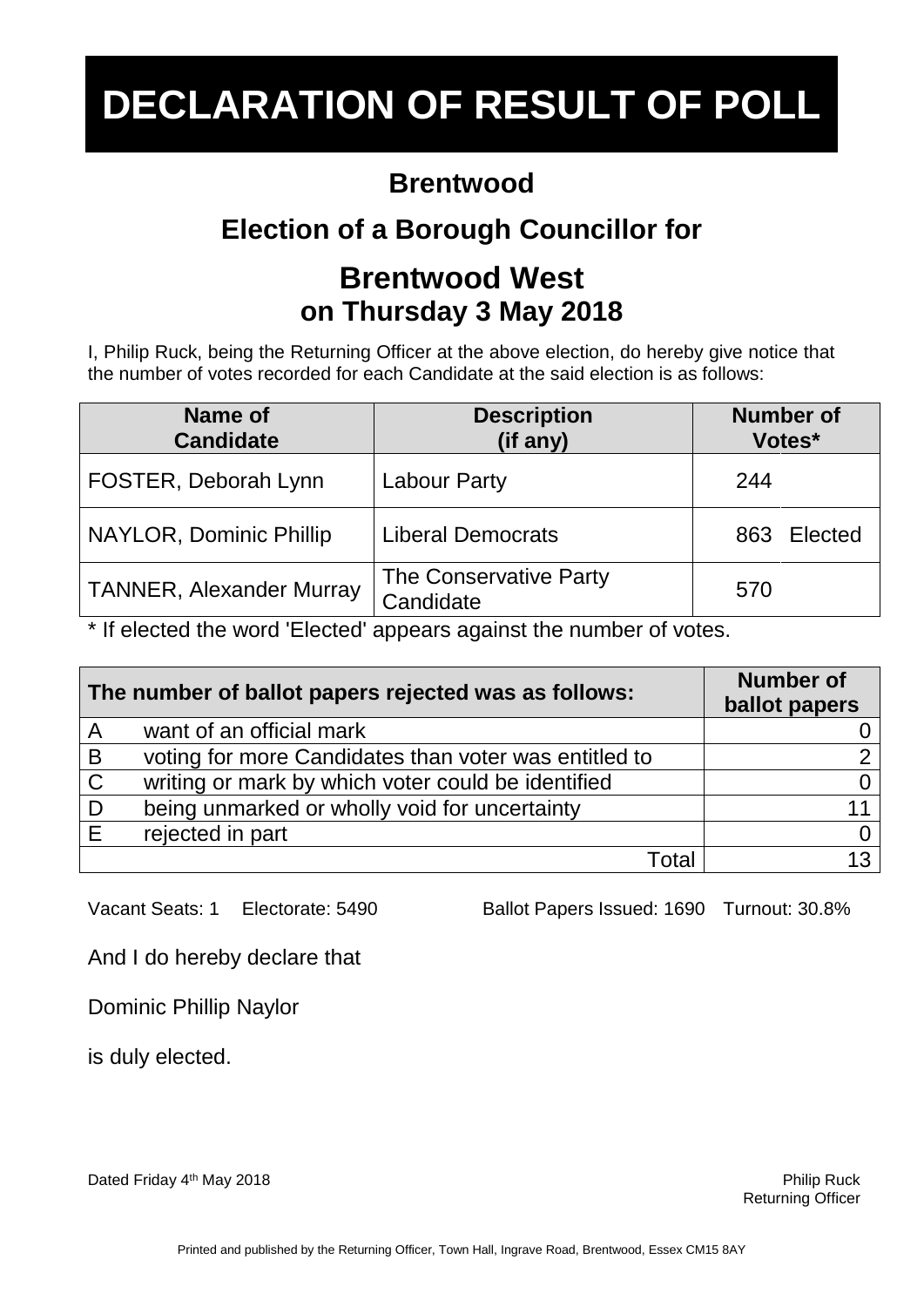#### **Brentwood**

## **Election of a Borough Councillor for**

### **Brizes & Doddinghurst on Thursday 3 May 2018**

I, Philip Ruck, being the Returning Officer at the above election, do hereby give notice that the number of votes recorded for each Candidate at the said election is as follows:

| Name of<br><b>Candidate</b> | <b>Description</b><br>(if any)      | <b>Number of</b><br>Votes* |
|-----------------------------|-------------------------------------|----------------------------|
| <b>GORTON, Hugh Maurice</b> | <b>Liberal Democrats</b>            | 417                        |
| JOBBINS, David              | <b>Labour Party</b>                 | 154                        |
| PARKER, Keith               | The Conservative Party<br>Candidate | Elected<br>957             |

\* If elected the word 'Elected' appears against the number of votes.

| The number of ballot papers rejected was as follows: |                                                       | <b>Number of</b><br>ballot papers |
|------------------------------------------------------|-------------------------------------------------------|-----------------------------------|
| $\overline{A}$                                       | want of an official mark                              |                                   |
| B                                                    | voting for more Candidates than voter was entitled to |                                   |
| $\overline{C}$                                       | writing or mark by which voter could be identified    |                                   |
| D                                                    | being unmarked or wholly void for uncertainty         |                                   |
| E                                                    | rejected in part                                      |                                   |
|                                                      | ั∩ta                                                  |                                   |

Vacant Seats: 1 Electorate: 4773 Ballot Papers Issued: 1535 Turnout: 32.2%

And I do hereby declare that

Keith Parker

is duly elected.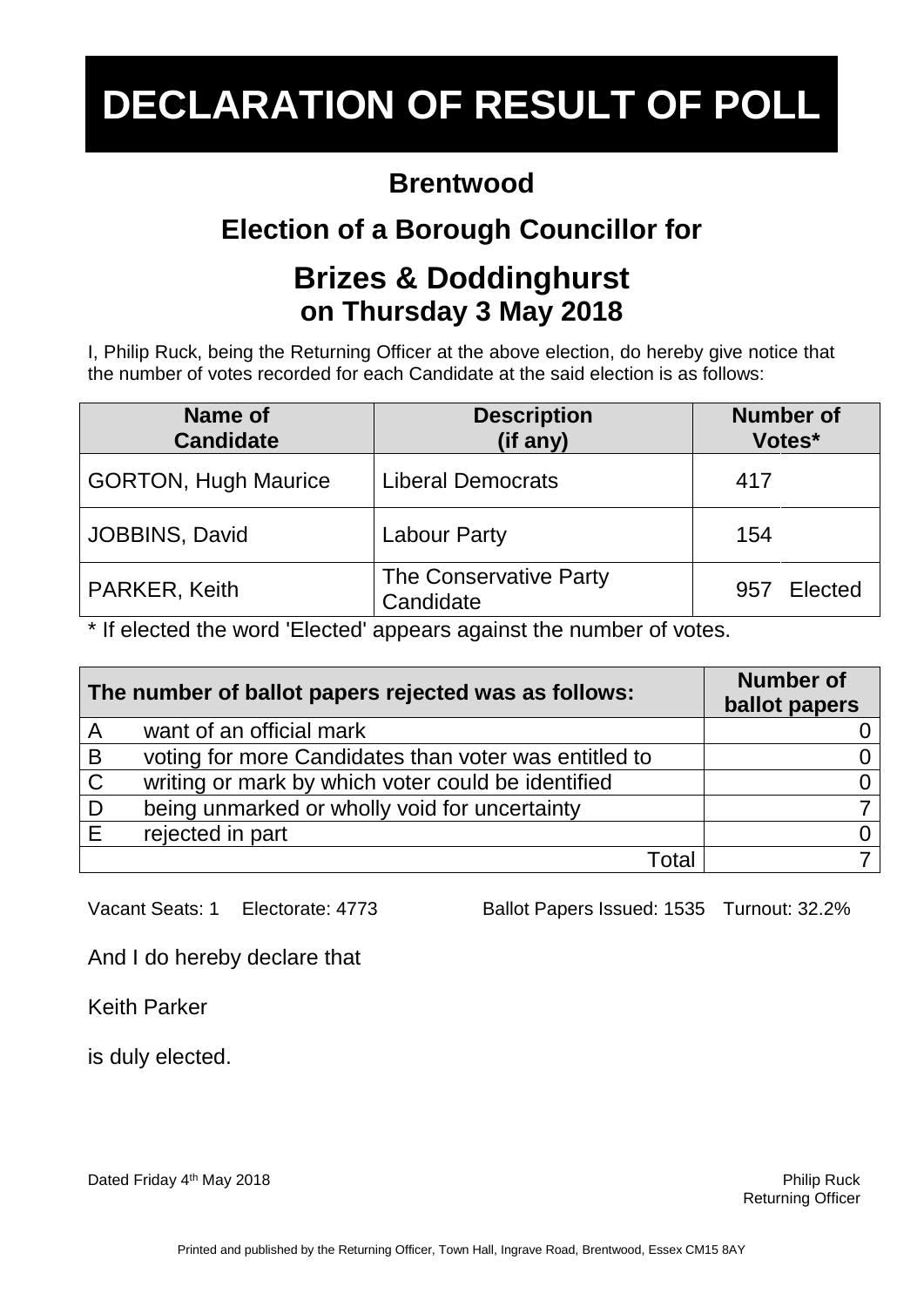#### **Brentwood**

## **Election of a Borough Councillor for**

### **Herongate, Ingrave & West Horndon on Thursday 3 May 2018**

I, Philip Ruck, being the Returning Officer at the above election, do hereby give notice that the number of votes recorded for each Candidate at the said election is as follows:

| Name of<br><b>Candidate</b>            | <b>Description</b><br>(if any)      | <b>Number of</b><br>Votes* |
|----------------------------------------|-------------------------------------|----------------------------|
| <b>BURNHAM-BURTON,</b><br>Amanda Helen | Independent                         | 387                        |
| <b>GREEN, David</b>                    | <b>Liberal Democrats</b>            | 34                         |
| <b>TIERNEY, Catherine Mary</b><br>Anne | The Conservative Party<br>Candidate | 643 Elected                |
| <b>WATTS, Pauline Anne</b>             | <b>Labour Party</b>                 | 74                         |

\* If elected the word 'Elected' appears against the number of votes.

| The number of ballot papers rejected was as follows: |                                                       | <b>Number of</b><br>ballot papers |
|------------------------------------------------------|-------------------------------------------------------|-----------------------------------|
| $\mathsf{A}$                                         | want of an official mark                              |                                   |
| B                                                    | voting for more Candidates than voter was entitled to |                                   |
| $\mathsf C$                                          | writing or mark by which voter could be identified    |                                   |
| D                                                    | being unmarked or wholly void for uncertainty         |                                   |
| F                                                    | rejected in part                                      |                                   |
|                                                      | Гоtal                                                 |                                   |

Vacant Seats: 1 Electorate: 3032 Ballot Papers Issued: 1143 Turnout: 37.7%

And I do hereby declare that Catherine Mary Anne Tierney is duly elected.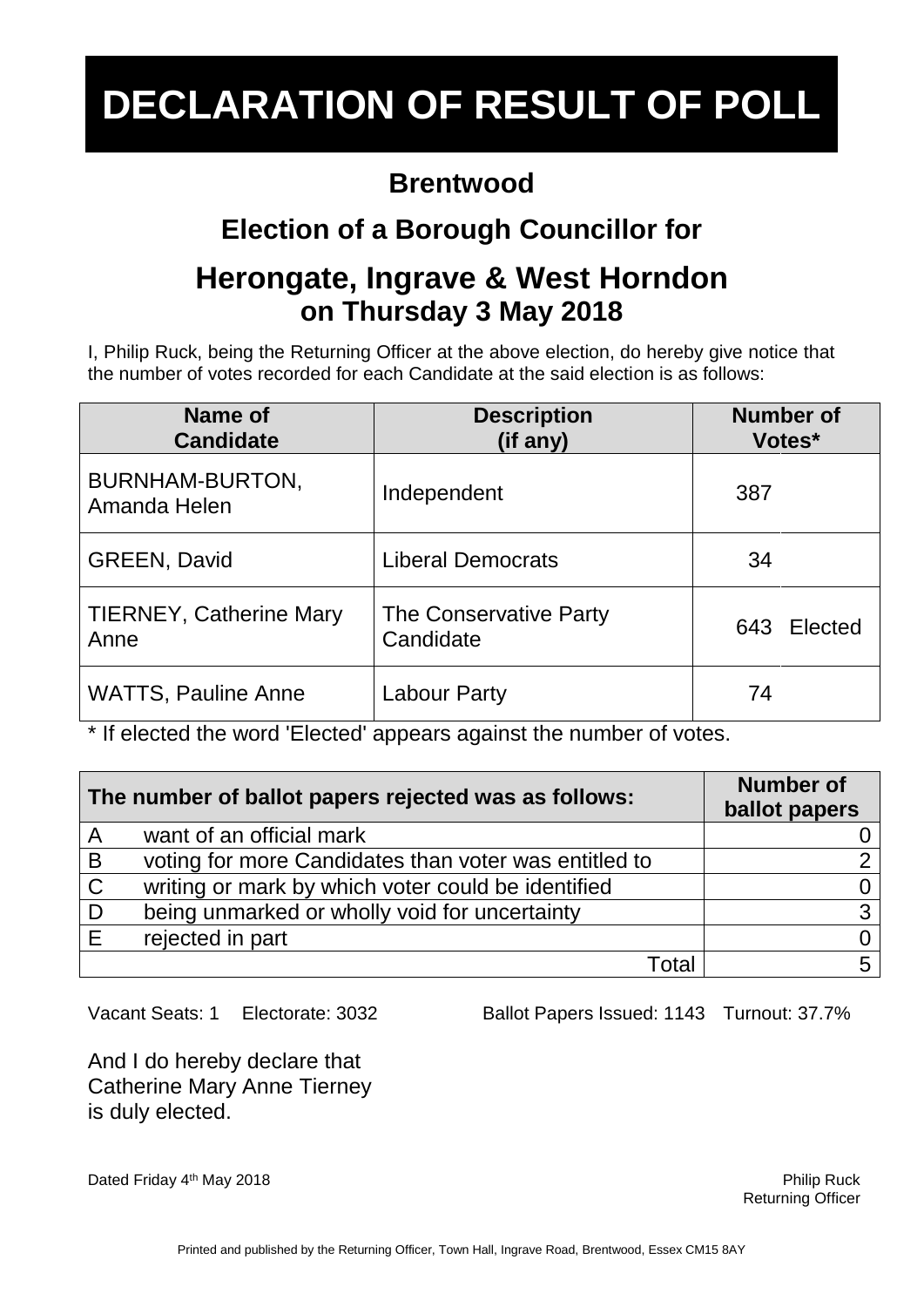#### **Brentwood**

## **Election of a Borough Councillor for**

### **Hutton Central on Thursday 3 May 2018**

I, Philip Ruck, being the Returning Officer at the above election, do hereby give notice that the number of votes recorded for each Candidate at the said election is as follows:

| Name of<br><b>Candidate</b> | <b>Description</b><br>(if any)      | <b>Number of</b><br>Votes* |
|-----------------------------|-------------------------------------|----------------------------|
| <b>JENKINS, Marian</b>      | <b>Labour Party</b>                 | 150                        |
| LONG, Anne Valerie          | <b>Liberal Democrats</b>            | 134                        |
| <b>NOLAN, Charles Henry</b> | The Conservative Party<br>Candidate | 695 Elected                |

\* If elected the word 'Elected' appears against the number of votes.

| The number of ballot papers rejected was as follows: |                                                       | <b>Number of</b><br>ballot papers |
|------------------------------------------------------|-------------------------------------------------------|-----------------------------------|
| $\overline{\mathsf{A}}$                              | want of an official mark                              |                                   |
| B                                                    | voting for more Candidates than voter was entitled to |                                   |
| $\overline{C}$                                       | writing or mark by which voter could be identified    |                                   |
| D                                                    | being unmarked or wholly void for uncertainty         | 8                                 |
| E                                                    | rejected in part                                      |                                   |
|                                                      | Гоtal                                                 |                                   |

Vacant Seats:1 Electorate: 3036 Ballot Papers Issued: 988 Turnout: 32.5%

And I do hereby declare that

Charles Henry Nolan

is duly elected.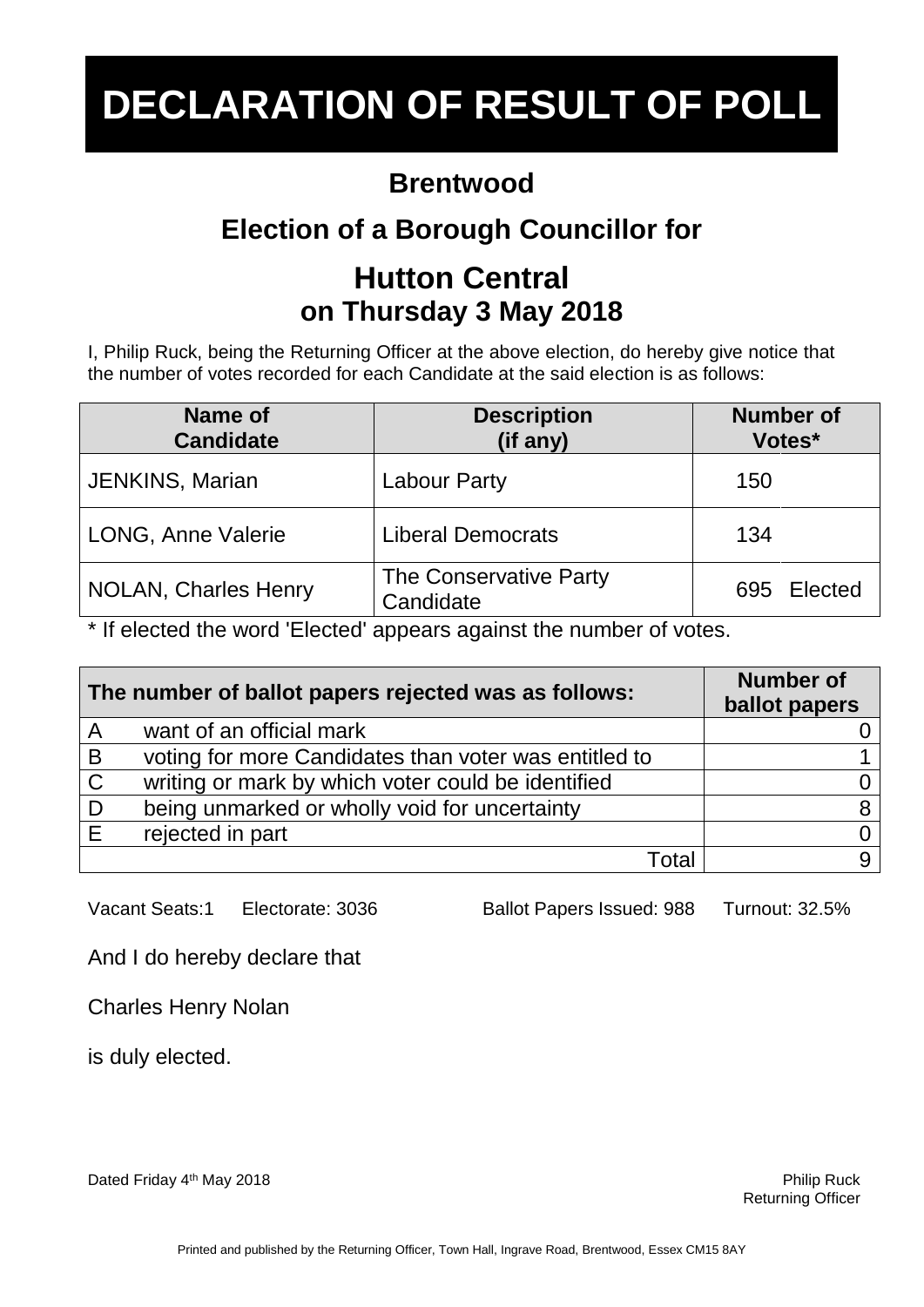### **Brentwood**

## **Election of a Borough Councillor for**

## **Hutton East on Thursday 3 May 2018**

I, Philip Ruck, being the Returning Officer at the above election, do hereby give notice that the number of votes recorded for each Candidate at the said election is as follows:

| Name of<br><b>Candidate</b>          | <b>Description</b><br>(if any)      | <b>Number of</b><br>Votes* |
|--------------------------------------|-------------------------------------|----------------------------|
| <b>GEARON-SIMM, Janice</b><br>Edwina | Independent                         | 75                         |
| <b>MACDONNELL, Gary Martin</b>       | <b>Liberal Democrats</b>            | 115                        |
| <b>SANDERS, Olivia Maria</b>         | The Conservative Party<br>Candidate | Elected<br>447             |
| <b>WINTER, Jane Elizabeth</b>        | <b>Labour Party</b>                 | 144                        |

\* If elected the word 'Elected' appears against the number of votes.

| The number of ballot papers rejected was as follows: |                                                       | <b>Number of</b><br>ballot papers |
|------------------------------------------------------|-------------------------------------------------------|-----------------------------------|
| A                                                    | want of an official mark                              |                                   |
| B                                                    | voting for more Candidates than voter was entitled to |                                   |
| $\mathsf C$                                          | writing or mark by which voter could be identified    |                                   |
| D                                                    | being unmarked or wholly void for uncertainty         |                                   |
| F                                                    | rejected in part                                      |                                   |
|                                                      | Total                                                 |                                   |

Vacant Seats: 1 Electorate: 2991 Ballot Papers Issued: 782 Turnout: 26.1%

And I do hereby declare that

Olivia Maria Sanders

is duly elected.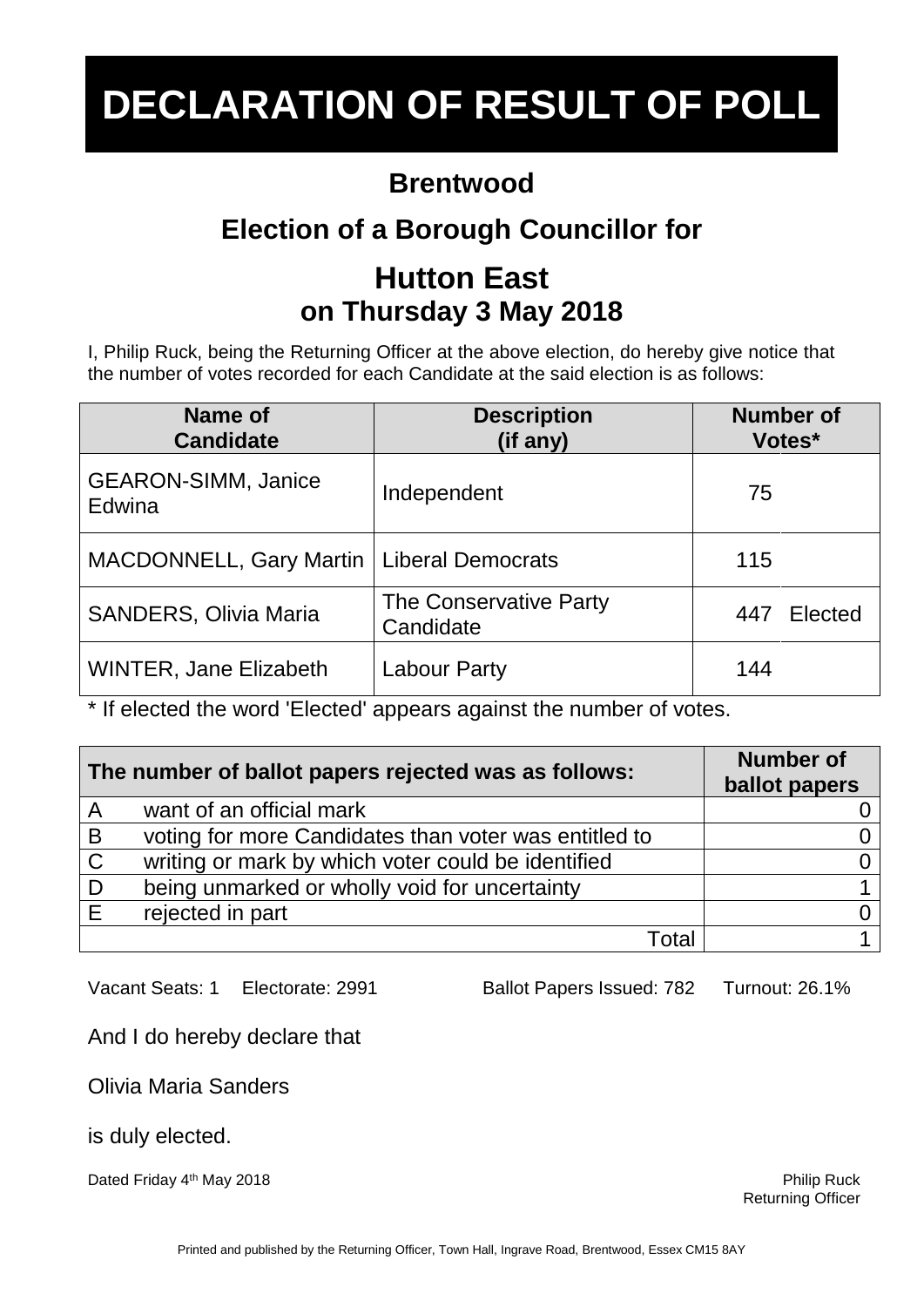#### **Brentwood**

## **Election of a Borough Councillor for**

## **Hutton South on Thursday 3 May 2018**

I, Philip Ruck, being the Returning Officer at the above election, do hereby give notice that the number of votes recorded for each Candidate at the said election is as follows:

| Name of<br><b>Candidate</b> | <b>Description</b><br>(if any)      | <b>Number of</b><br>Votes* |
|-----------------------------|-------------------------------------|----------------------------|
| DAPP, Francisca Jose        | <b>Labour Party</b>                 | 141                        |
| <b>EMERSON, Matthew</b>     | <b>Liberal Democrats</b>            | 103                        |
| <b>HIRST, Roger Charles</b> | The Conservative Party<br>Candidate | 772 Elected                |

\* If elected the word 'Elected' appears against the number of votes.

| The number of ballot papers rejected was as follows: |                                                       | <b>Number of</b><br>ballot papers |
|------------------------------------------------------|-------------------------------------------------------|-----------------------------------|
| $\overline{A}$                                       | want of an official mark                              |                                   |
| B                                                    | voting for more Candidates than voter was entitled to |                                   |
| $\mathbf C$                                          | writing or mark by which voter could be identified    |                                   |
| D                                                    | being unmarked or wholly void for uncertainty         |                                   |
| E                                                    | rejected in part                                      |                                   |
|                                                      | Total                                                 |                                   |

Vacant Seats: 1 Electorate: 3015 Ballot Papers Issued: 1025 Turnout: 34%

And I do hereby declare that

Roger Charles Hirst

is duly elected.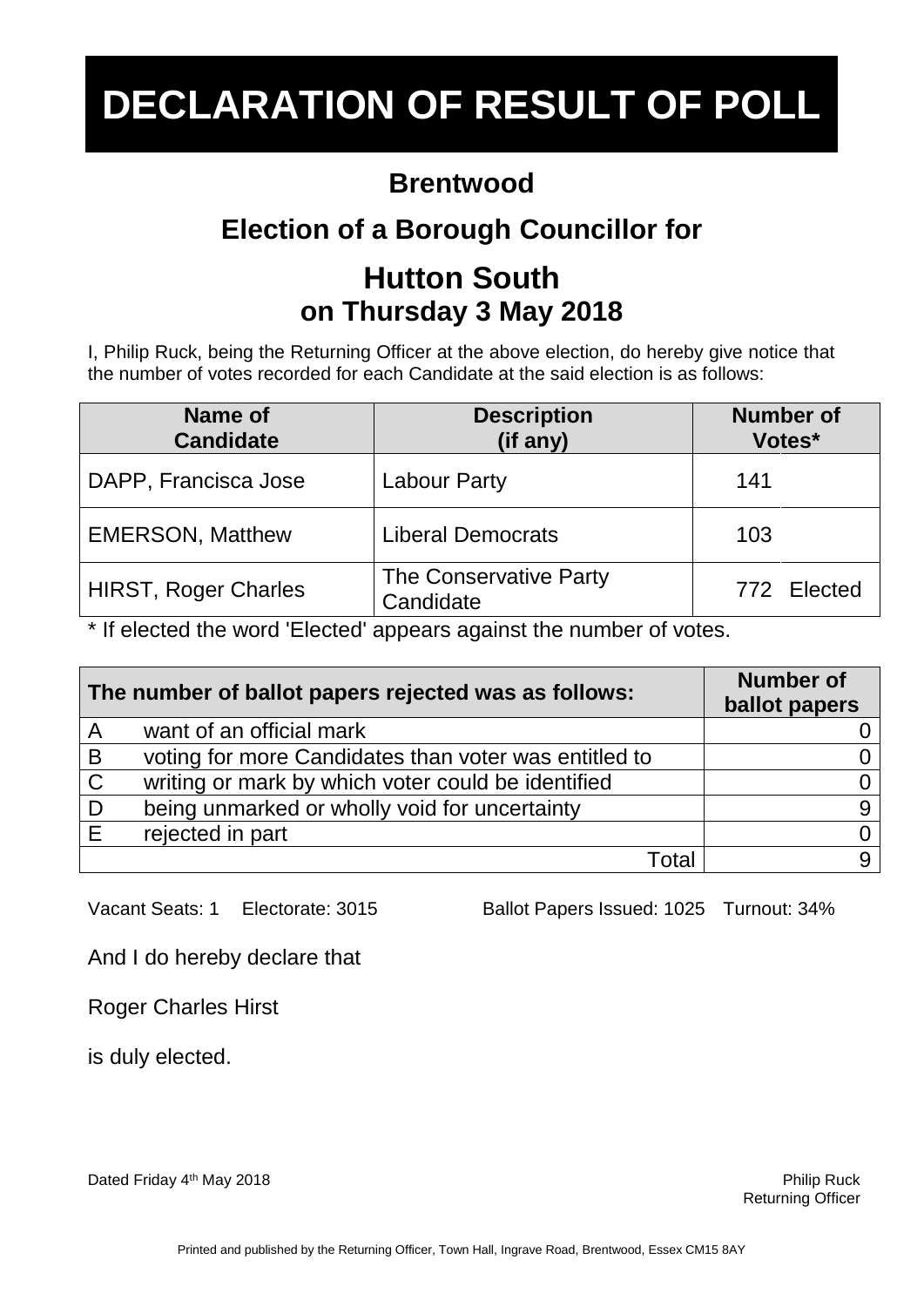### **Brentwood**

## **Election of a Borough Councillor for**

### **Ingatestone, Fryerning & Mountnessing on Thursday 3 May 2018**

I, Philip Ruck, being the Returning Officer at the above election, do hereby give notice that the number of votes recorded for each Candidate at the said election is as follows:

| Name of<br><b>Candidate</b>   | <b>Description</b><br>(if any)      | <b>Number of</b><br>Votes* |
|-------------------------------|-------------------------------------|----------------------------|
| <b>BENSON, Emma Louise</b>    | <b>Labour Party</b>                 | 182                        |
| <b>CLOKE, Jonathan Mark</b>   | The Conservative Party<br>Candidate | 832 Elected                |
| <b>JEATER, Paul Francis</b>   | The Green Party candidate           | 98                         |
| <b>SANKEY, Darryl Michael</b> | <b>Liberal Democrats</b>            | 630                        |

\* If elected the word 'Elected' appears against the number of votes.

| The number of ballot papers rejected was as follows: |                                                       | <b>Number of</b><br>ballot papers |
|------------------------------------------------------|-------------------------------------------------------|-----------------------------------|
| $\overline{A}$                                       | want of an official mark                              |                                   |
| B                                                    | voting for more Candidates than voter was entitled to |                                   |
| $\mathsf{C}$                                         | writing or mark by which voter could be identified    |                                   |
| D                                                    | being unmarked or wholly void for uncertainty         |                                   |
| E                                                    | rejected in part                                      |                                   |
|                                                      | Total                                                 |                                   |

Vacant Seats: 1 Electorate: 4961 Ballot Papers Issued: 1749 Turnout: 35.3%

And I do hereby declare that

Jonathan Mark Cloke

is duly elected.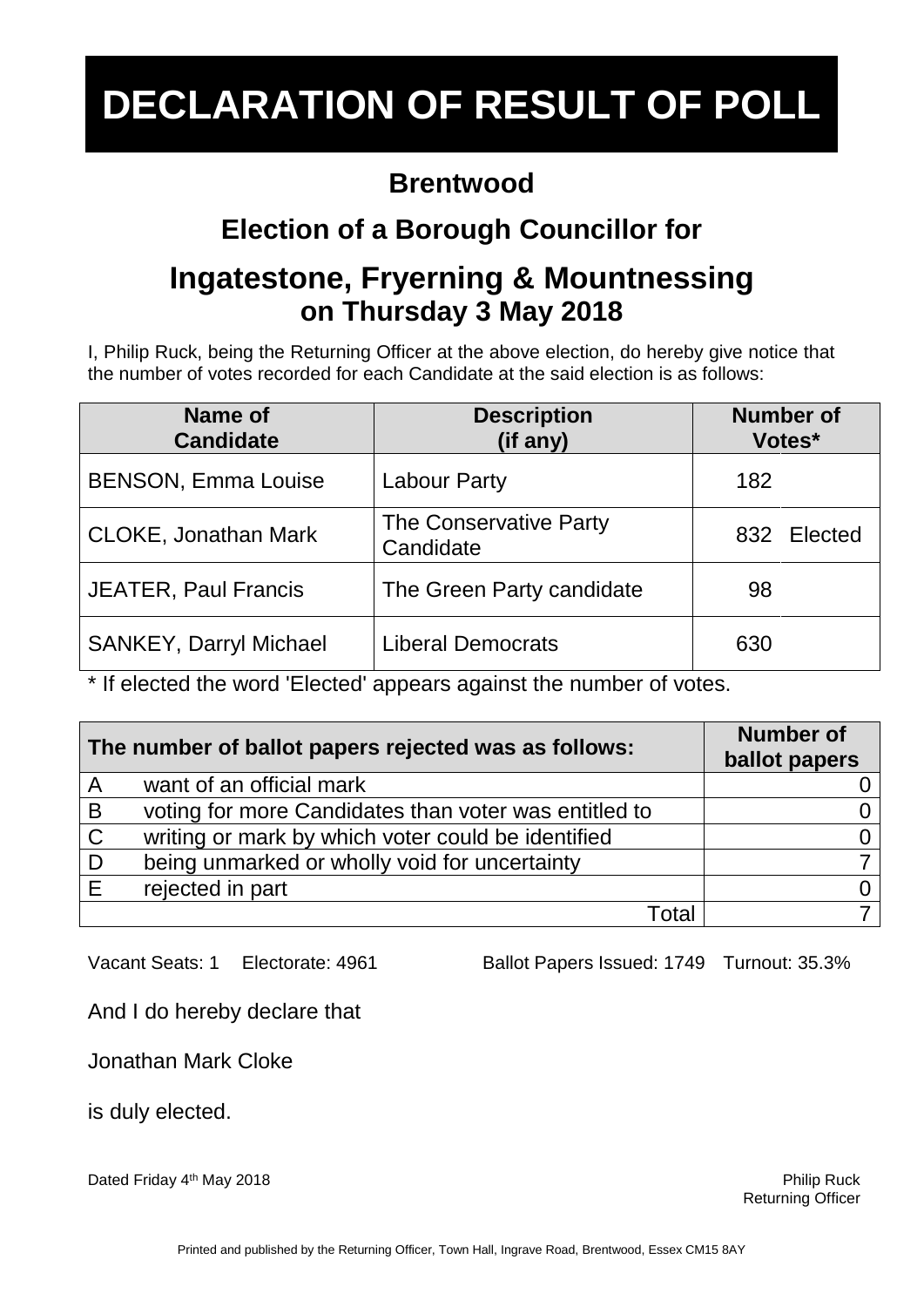#### **Brentwood**

## **Election of a Borough Councillor for**

## **Pilgrims Hatch on Thursday 3 May 2018**

I, Philip Ruck, being the Returning Officer at the above election, do hereby give notice that the number of votes recorded for each Candidate at the said election is as follows:

| Name of<br><b>Candidate</b>    | <b>Description</b><br>(if any)      | <b>Number of</b><br>Votes* |
|--------------------------------|-------------------------------------|----------------------------|
| <b>ASPINELL, Barry Roy</b>     | <b>Liberal Democrat</b>             | Elected<br>1157            |
| <b>HEARD, Thomas Alexander</b> | The Conservative Party<br>Candidate | 289                        |
| PRESTON, Liam Benjamin         | <b>Labour Party</b>                 | 134                        |

\* If elected the word 'Elected' appears against the number of votes.

| The number of ballot papers rejected was as follows: |                                                       | <b>Number of</b><br>ballot papers |
|------------------------------------------------------|-------------------------------------------------------|-----------------------------------|
| $\overline{A}$                                       | want of an official mark                              |                                   |
| B                                                    | voting for more Candidates than voter was entitled to |                                   |
| $\mathsf{C}$                                         | writing or mark by which voter could be identified    |                                   |
| D                                                    | being unmarked or wholly void for uncertainty         |                                   |
| E                                                    | rejected in part                                      |                                   |
|                                                      | ั∩ta                                                  |                                   |

Vacant Seats: 1 Electorate: 4618 Ballot Papers Issued: 1585 Turnout: 34.3%

And I do hereby declare that

Barry Roy Aspinell

is duly elected.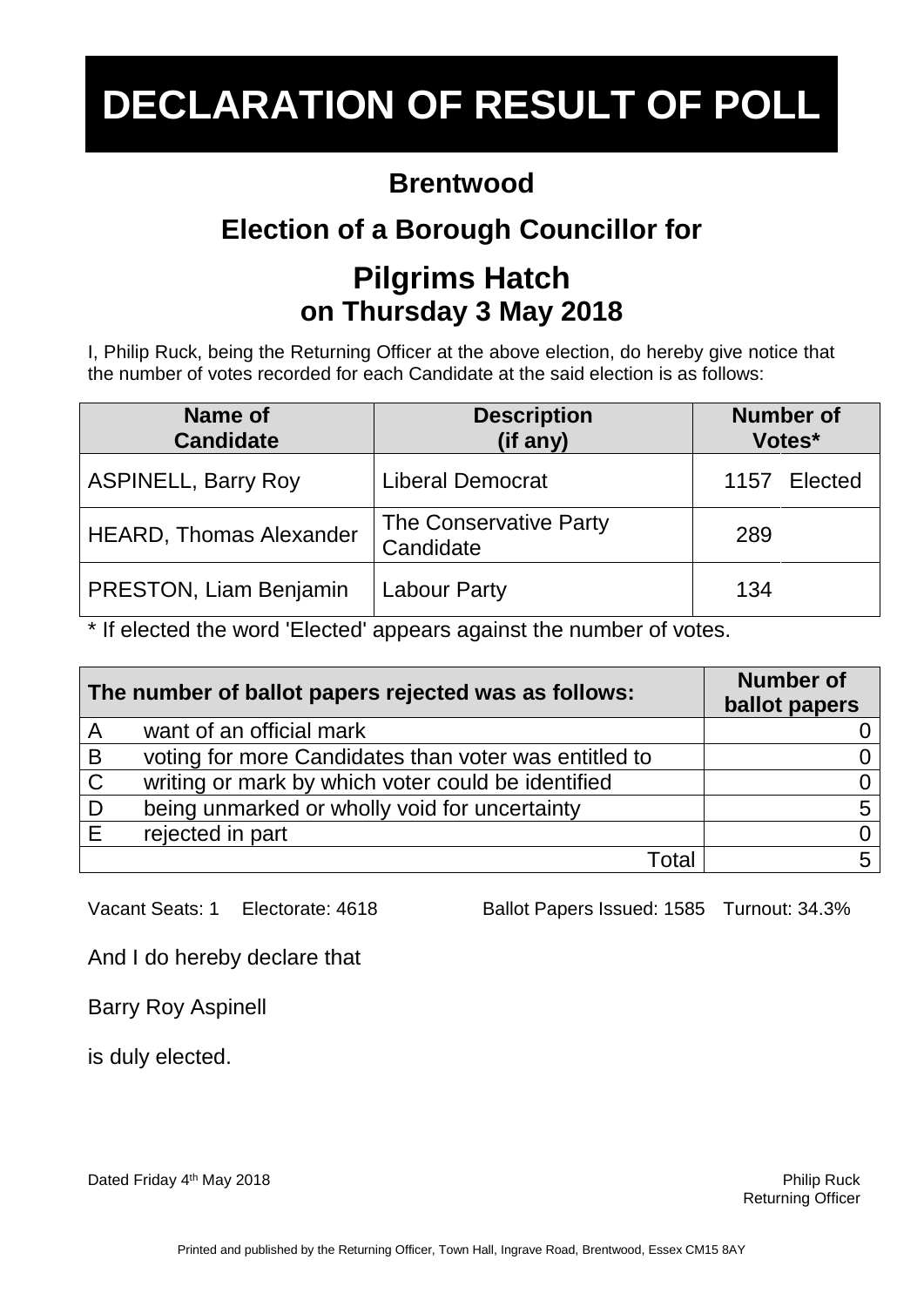### **Brentwood**

## **Election of a Borough Councillor for**

## **Shenfield on Thursday 3 May 2018**

I, Philip Ruck, being the Returning Officer at the above election, do hereby give notice that the number of votes recorded for each Candidate at the said election is as follows:

| Name of<br><b>Candidate</b> | <b>Description</b><br>(if any)      | <b>Number of</b><br>Votes* |
|-----------------------------|-------------------------------------|----------------------------|
| MILLWOOD, Richard           | <b>Labour Party</b>                 | 119                        |
| NEWBERRY, Alfred John       | <b>Liberal Democrats</b>            | 703                        |
| POUND, Janet Irene          | The Conservative Party<br>Candidate | Elected<br>1007            |

\* If elected the word 'Elected' appears against the number of votes.

| The number of ballot papers rejected was as follows: |                                                       | <b>Number of</b><br>ballot papers |
|------------------------------------------------------|-------------------------------------------------------|-----------------------------------|
| $\overline{A}$                                       | want of an official mark                              |                                   |
| B                                                    | voting for more Candidates than voter was entitled to |                                   |
| $\mathsf{C}$                                         | writing or mark by which voter could be identified    |                                   |
| D                                                    | being unmarked or wholly void for uncertainty         |                                   |
| E                                                    | rejected in part                                      |                                   |
|                                                      | ั∩†ล                                                  |                                   |

Vacant Seats: 1 Electorate: 4255 Ballot Papers Issued: 1839 Turnout: 43.2%

And I do hereby declare that

Janet Irene Pound

is duly elected.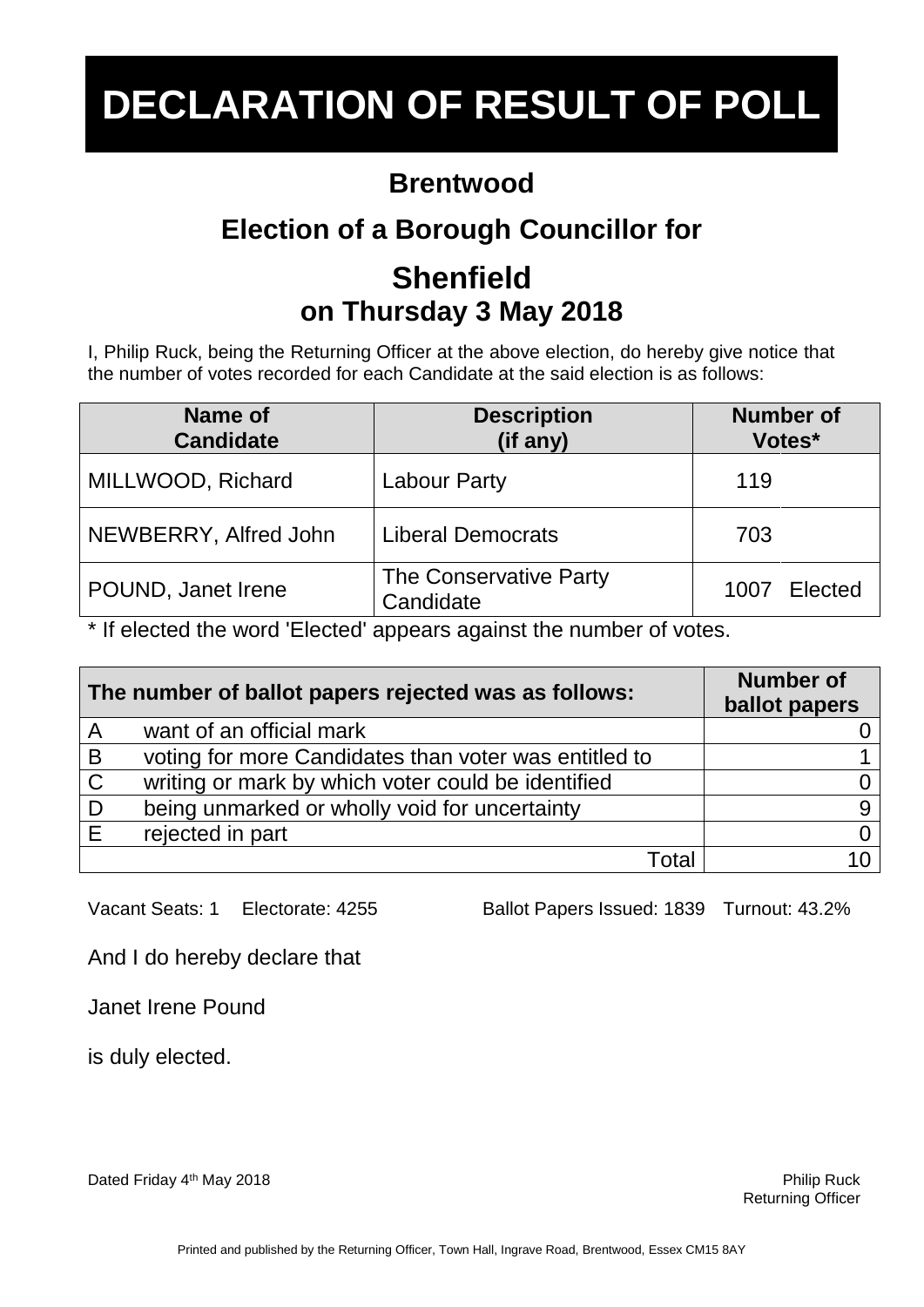### **Brentwood**

## **Election of a Borough Councillor for**

## **South Weald on Thursday 3 May 2018**

I, Philip Ruck, being the Returning Officer at the above election, do hereby give notice that the number of votes recorded for each Candidate at the said election is as follows:

| Name of                      | <b>Description</b>       | <b>Number of</b> |
|------------------------------|--------------------------|------------------|
| <b>Candidate</b>             | (if any)                 | Votes*           |
| <b>BARRETT, Tim Nicholas</b> | <b>Labour Party</b>      | 63               |
| <b>LEWIS, Mark Robert</b>    | <b>Liberal Democrats</b> | 274              |
| <b>MCLAREN, Thomas Rhys</b>  | The Conservative Party   | Elected          |
| <b>Hughes</b>                | Candidate                | 341              |

\* If elected the word 'Elected' appears against the number of votes.

| The number of ballot papers rejected was as follows: |                                                       | <b>Number of</b><br>ballot papers |
|------------------------------------------------------|-------------------------------------------------------|-----------------------------------|
| $\overline{A}$                                       | want of an official mark                              |                                   |
| B                                                    | voting for more Candidates than voter was entitled to |                                   |
| $\mathsf C$                                          | writing or mark by which voter could be identified    |                                   |
| . D                                                  | being unmarked or wholly void for uncertainty         |                                   |
| E                                                    | rejected in part                                      |                                   |
|                                                      | ั∩ta                                                  |                                   |

Vacant Seats: 1 Electorate: 1540 Ballot Papers Issued: 680 Turnout: 44.2%

And I do hereby declare that

Thomas Rhys McLaren

is duly elected.